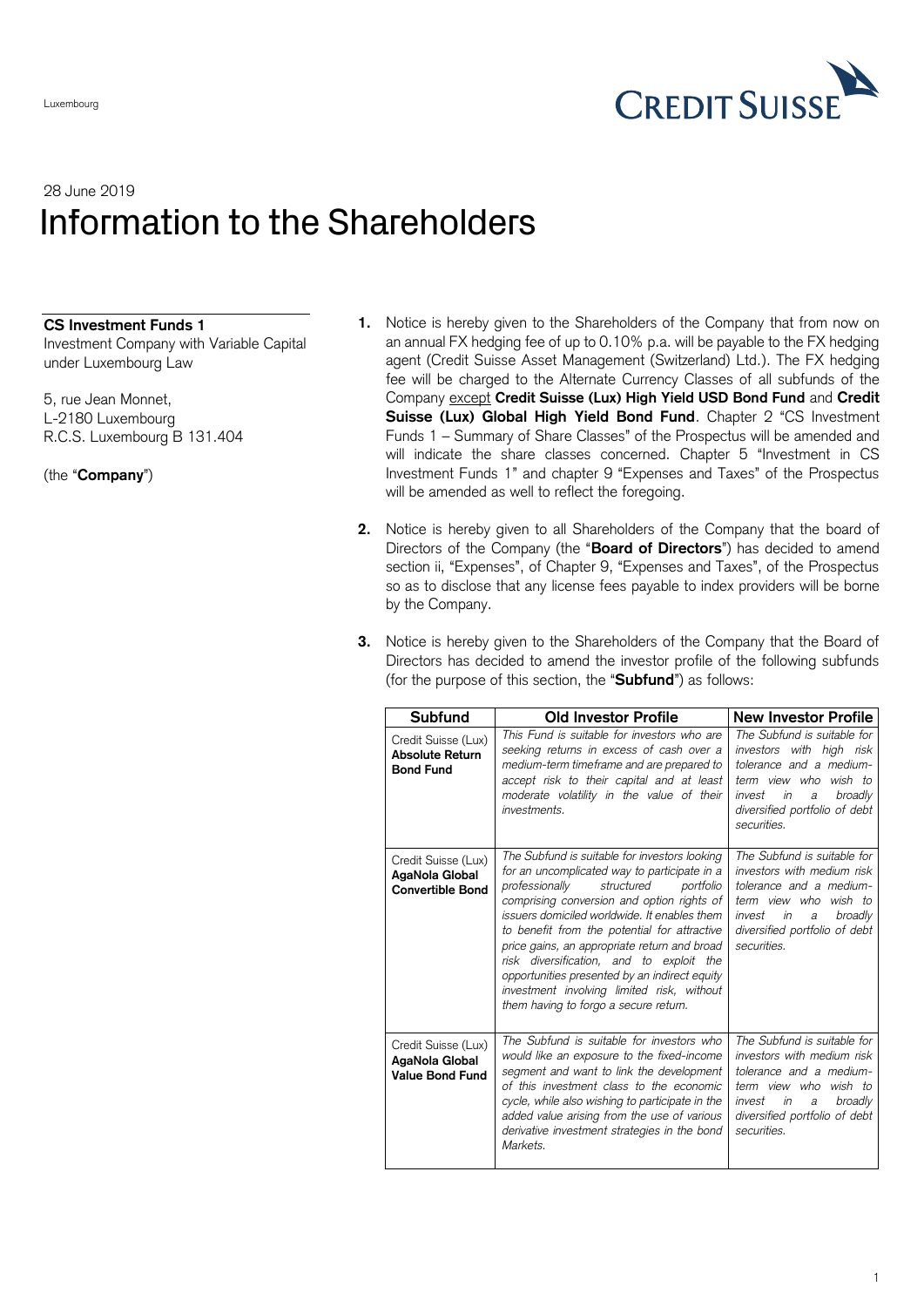

| Credit Suisse (Lux)<br>Contingent<br>Capital Euro Fund                    | The Subfund is suitable for investors who<br>want to diversify their portfolio and are able<br>to evaluate the risks and value of contingent<br>capital instruments, other hybrid and<br>subordinated debt securities. The investor<br>must be willing and able to accept significant<br>losses when capital is converted or written-<br>down (e.g. up to a maximum of 100% or<br>total loss of value). Investors should have a<br>medium-to long-term investment horizon.<br>Investors should not consider investment<br>into this Subfund as a core holding in their<br>portfolio.                   | The Subfund is suitable for<br>investors with high risk<br>tolerance and a long-term<br>view who wish to invest in a<br>broadly diversified portfolio<br>of debt securities.                                                   |
|---------------------------------------------------------------------------|--------------------------------------------------------------------------------------------------------------------------------------------------------------------------------------------------------------------------------------------------------------------------------------------------------------------------------------------------------------------------------------------------------------------------------------------------------------------------------------------------------------------------------------------------------------------------------------------------------|--------------------------------------------------------------------------------------------------------------------------------------------------------------------------------------------------------------------------------|
| Credit Suisse (Lux)<br><b>Credit Special</b><br><b>Situation Fund</b>     | The Subfund is suitable for investors who<br>seek exposure to higher yielding fixed<br>income market but need to be comfortable<br>with a longer commitment, high risk and<br>fluctuations in the value of the investments,<br>which may temporarily even lead to<br>substantial loss of value.                                                                                                                                                                                                                                                                                                        | The Subfund is suitable for<br>investors high risk tolerance<br>and a medium-term view<br>who wish to invest in a<br>broadly diversified portfolio<br>of debt securities.                                                      |
| Credit Suisse (Lux)<br><b>Euro Corporate</b><br><b>Bond Fund</b>          | The Subfund is suitable for investors who are<br>seeking the potential for a high level of<br>income<br>and<br>current<br>some<br>capital<br>appreciation over time and can accept the<br>risks associated with investing in corporate<br>bonds.                                                                                                                                                                                                                                                                                                                                                       | The Subfund is suitable for<br>investors with low tolerance<br>and a medium-term view<br>who wish to invest in a<br>broadly diversified portfolio<br>of debt securities.                                                       |
| Credit Suisse (Lux)<br>European<br>Sovereign Plus<br><b>Bond Fund</b>     | The Subfund is suitable for risk tolerant<br>investors who, in seeking investments that<br>offer targeted opportunities to maximize<br>return, can tolerate the unavoidable, and<br>occasionally substantial, fluctuations in the<br>values of speculative investments. The<br>Subfund is well suited for portfolio<br>diversification.                                                                                                                                                                                                                                                                | The Subfund is suitable for<br>investors with medium risk<br>tolerance and a medium-<br>term view who wish to<br>invest in<br>broadly<br>a<br>diversified portfolio of debt<br>securities<br>within<br>the<br>European region. |
| Credit Suisse (Lux)<br><b>Floating Rate</b><br><b>Credit Fund</b>         | The Subfund is suitable for investors who are<br>seeking an investment which offers on the<br>one side the same income as short-dated<br>bond investments but without the exposure<br>to interest-rate risks that is normally<br>associated with such income and on the<br>other side can accept the risks, including<br>significant fluctuations in value, associated<br>with investing in corporate bonds, asset<br>backed and mortgage backed securities.                                                                                                                                           | The Subfund is suitable for<br>investors with medium risk<br>tolerance and a short-term<br>view who wish to invest in a<br>broadly diversified portfolio<br>of debt securities.                                                |
| Credit Suisse (Lux)<br>Global High Yield<br><b>Bond Fund</b>              | The Subfund is suitable for investors with a<br>long-term, risk-tolerant outlook who would<br>like to participate directly or indirectly via<br>derivatives in a broadly diversified bond<br>portfolio in order to benefit from the potential<br>offered by the high-yield capital market,<br>thereby achieving higher returns than would<br>normally be generated by conventional bond<br>investments. Though the risks are lessened<br>by a broad investment spread across many<br>issuers and several sectors, exposure to the<br>high yield segment requires a greater degree<br>of risk capacity. | The Subfund is suitable for<br>investors with high risk<br>tolerance and a medium-<br>term view who wish to<br>broadly<br>invest<br>in<br>а<br>diversified portfolio of debt<br>securities within the high<br>yield sector.    |
| Credit Suisse (Lux)<br><b>Global Inflation</b><br><b>Linked Bond Fund</b> | This Subfund is suitable for investors<br>seeking a cost-effective core investment in<br>bonds and wishing to protect themselves<br>against inflation risk. It allows investors to<br>entrust the time-consuming task of selecting<br>and monitoring securities to a team of<br>qualified experts. This Subfund is well suited<br>to portfolio diversification.                                                                                                                                                                                                                                        | The Subfund is suitable for<br>investors with low risk<br>tolerance and a medium-<br>term view who<br>wish to<br>invest<br>in<br>broadly<br>а<br>diversified portfolio of debt<br>securities.                                  |